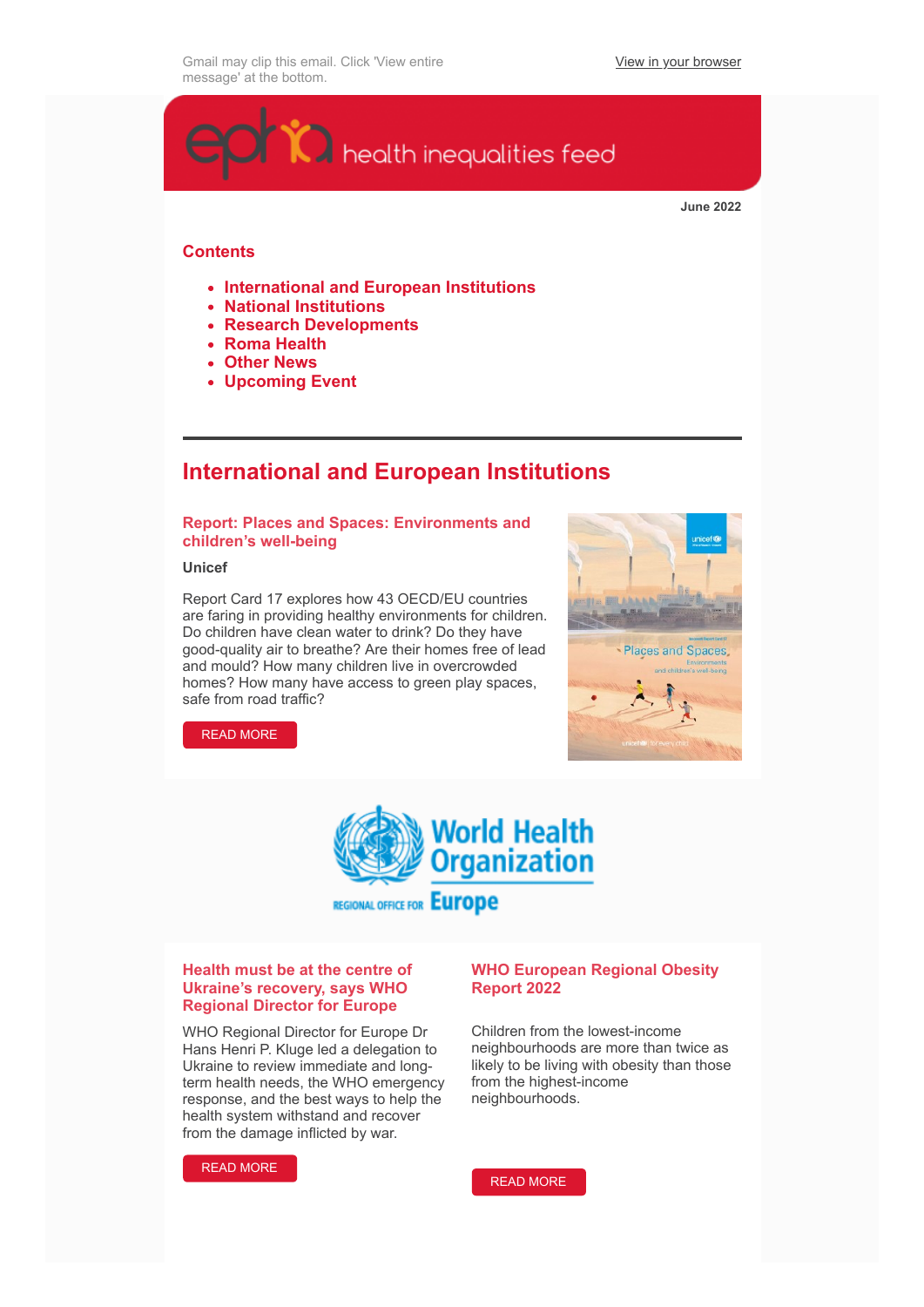## **Report highlights that women and marginalized people need urgent access to health-care services in Ukraine**

#### **UNaids**

A new report by UN Women and CARE International highlights the urgent need to provide health-care services to women in Ukraine and sets out why the international community needs to support a gendered response to Ukraine's humanitarian crisis.





## **National Institutions**

#### **VCSE Health and Wellbeing Fund 2022 to 2025: women's reproductive wellbeing in the workplace**

#### **UK Government**

The Department of Health and Social Care (DHSC) and NHS England and Improvement (NHSEI) are seeking applications from voluntary, community and social enterprise (VCSE) sector organisations for the next round of the Health and Wellbeing Fund.



[READ MORE](https://www.gov.uk/government/publications/vcse-health-and-wellbeing-fund-2022-to-2025-womens-reproductive-wellbeing-in-the-workplace)

## **Amsterdam, Barcelona, Madrid and Vienna pledge to the European Pillar of Social Rights**

#### **Eurocities**

Today, Amsterdam, Barcelona, Madrid and Vienna announced new city pledges to the European Pillar of Social Rights within the Eurocities social campaign 'Inclusive cities 4 all'.



[READ MORE](https://eurocities.eu/latest/amsterdam-barcelona-madrid-and-vienna-pledge-to-the-european-pillar-of-social-rights/)

## **Research Developments**

#### **Article series on structural racism and mental health disparities**

#### **American Journal of Psychiatry**

Individuals of color and other minoritized groups disproportionately face interpersonal, societal, and environmental stressors that increase their risk to develop psychiatric disorders, and these factors also impede access to mental health care.

[READ MORE](https://ajp.psychiatryonline.org/toc/ajp/179/6)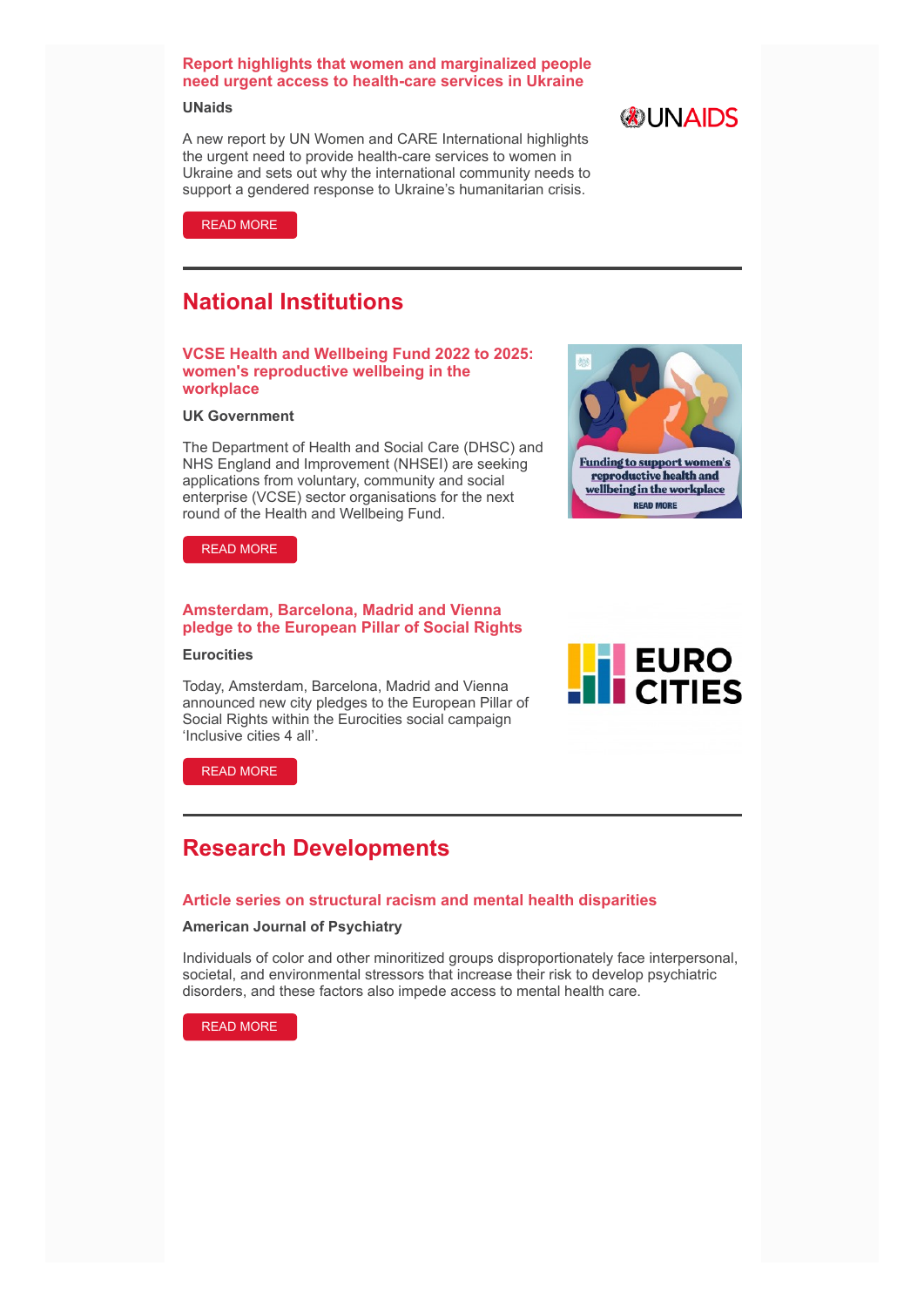#### **Racism in healthcare: a scoping review**

#### **BMC Public Health**

Racism constitutes a barrier towards achieving equitable healthcare as documented in research showing unequal processes of delivering, accessing, and receiving healthcare across countries and healthcare indicators. This review summarizes studies examining how racism is discussed and produced in the process of delivering, accessing and receiving healthcare across various national contexts.



[READ MORE](https://bmcpublichealth.biomedcentral.com/articles/10.1186/s12889-022-13122-y)

#### **War in Ukraine and Racism: The Physical and Mental Health of Refugees of Color Matters**

#### **International Journal of Public Health**

The war in Ukraine has shed light on multiple forms of racism the belief that certain people are inferior because of their skin color.



[READ MORE](https://www.ssph-journal.org/articles/10.3389/ijph.2022.1604990/full)

## **Roma Health**

#### **'They won't accept us': Roma refugees forced to camp at Prague train station**

#### **The Guardian**

Humanitarian crisis grows as Ukrainian Roma families stuck at Czech train station say they are not treated like other refugees.



[READ MORE](https://www.theguardian.com/global-development/2022/may/25/they-wont-accept-us-roma-refugees-forced-to-camp-at-prague-train-station)



### **Health Brief – Human rights violated, access to health neglected: Roma in 'mental distress'**

#### **Euractiv**

Lower life expectancy, limited access to health services, and the violation of human rights are just some factors impacting Roma people's mental health in Europe.

[READ MORE](https://www.euractiv.com/section/health-consumers/news/health-brief-human-rights-violated-access-to-health-neglected-roma-in-mental-distress/)

#### **Roma refugees who fled from Ukraine to Moldova are now in limbo**

#### **National Public Radio**

Angelina Leonidovna Kovach decided to leave the Ukrainian city Kharkiv in the second week of March, emerging from her basement refuge into a country under fire. She crossed from Ukraine into neighboring Moldova with a group of her relatives — all members of Ukraine's Roma minority.

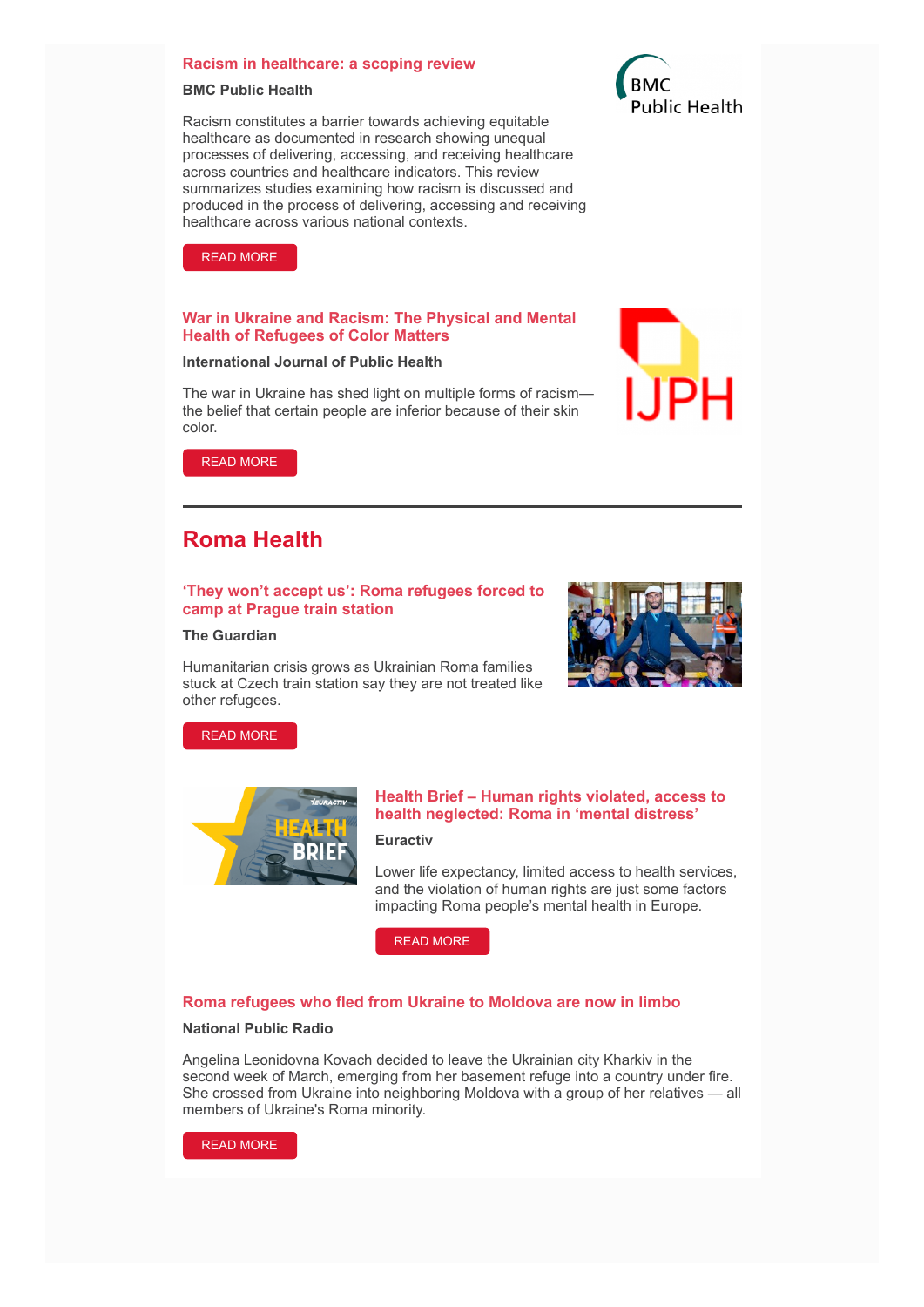

### **Young Roma and Traveller women of today are the leaders and influencers of tomorrow**

Making progress towards greater inclusion of Roma and Traveller women and girls is not only a human rights imperative, it is a key component of how countries can respond to the challenges they face. Mainstream society and states need to see young Roma and Traveller women and girls not as a threat or a burden, but as a huge untapped potential. This approach will support more vibrant young women to be part of diverse societies and to contribute to their development.

### **The defence of Roma children's rights discussed in the Council of Europe 13th Dialogue Meeting with Roma and Traveller civil society**

On 10-11 May 2022, the Council of Europe held its 13th Dialogue Meeting with Roma and Traveller civil society in Strasbourg in hybrid format, focusing on the topic of defending the rights of the Roma and Traveller children.



[READ MORE](https://www.coe.int/en/web/roma-and-travellers/-/the-defence-of-roma-children-s-rights-discussed-in-the-council-of-europe-13th-dialogue-meeting-with-roma-and-traveller-civil-society)



#### **The Open Society Foundations to Invest in a European Roma Foundation**

For the past 30 years, the Open Society Foundations have been the main private champion of efforts to support Europe's 12 million Roma communities. Over three decades, the Foundations have supported the fight for equality and the political participation of Europe's largest and most resilient minority group that still experiences the worst exclusion on ethnic grounds unacceptable in 21st century.

[READ MORE](https://www.opensocietyfoundations.org/newsroom/the-open-society-foundations-to-invest-in-a-european-roma-foundation)

## **The Czech government is compensating victims of forced sterilization**

#### **ERGO Network**

Victims can obtain compensation of 300 000 CZK. Romani women were the primary target of a eugenic practice that was documented from 1966 and widespread especially in the 1980s.

## **Experts of the Committee on the Rights of the Child Ask Greece about Roma Children and Push Backs of Refugees at the Border**

#### **The Office of UN High Commissioner for Human Rights**

The Committee on the Rights of the Child today concluded its consideration of the combined fourth to sixth periodic report of Greece under the Convention on the Rights of the Child. Committee Experts asked questions about the situation of Roma children in Greece and push backs of refugees at the border.

[READ MORE](https://www.ohchr.org/en/press-releases/2022/05/experts-committee-rights-child-ask-greece-about-roma-children-and-push-backs)

## **Other News**

[READ MORE](https://ergonetwork.org/2022/05/the-czech-government-is-compensating-victims-of-forced-sterilization/)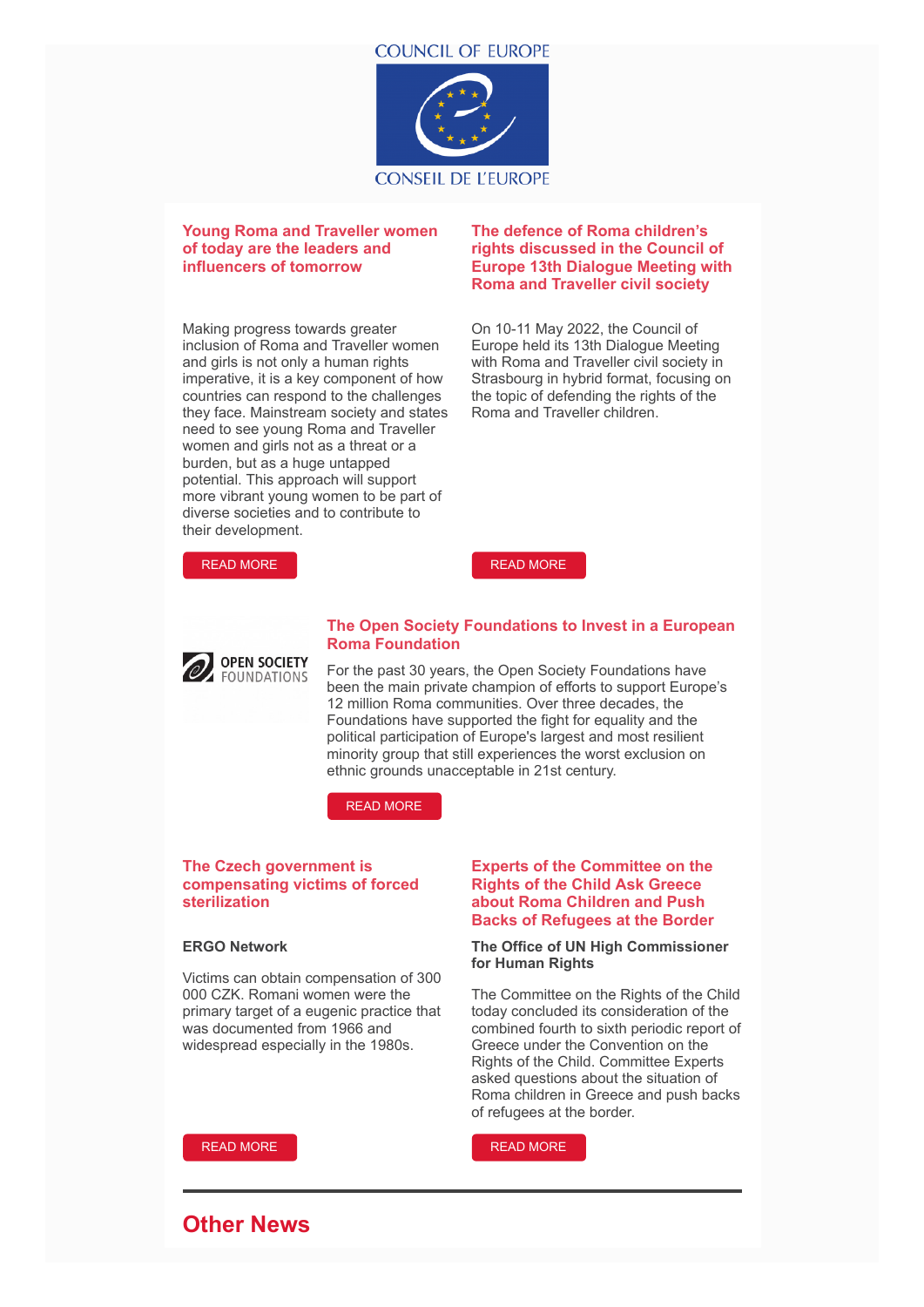

#### **Opinion - A prescription for the government: tackle child poverty to help address health inequalities**

While the package of financial support delivered by the UK chancellor Rishi Sunak last week gives many families room to breathe, it won't touch the sides of child poverty. The lifelong implications of growing up in poverty are significant, both for the individual and in costs to society.

#### **Maternity charges in NHS widen health inequalities**

Meeting the government's commitment to halving neonatal mortality will be impossible without also narrowing disparities between more and less advantaged families.



[READ MORE](https://www.bmj.com/content/377/bmj-2022-071154.full)



#### **Excess Deaths for England by Deprivation Deciles and Sex, 2009-2020**

#### **UCL Institute of Health Equity**

Those in the most deprived 20% of society are more than five times likely to live shorter lives than those in the most affluent 20%.

[READ MORE](https://www.instituteofhealthequity.org/resources-reports/all-together-fairer-health-equity-and-the-social-determinants-of-health-in-cheshire-and-merseyside)

#### **Scientific American article series on health equity**

Topics include mental health, discrimination, poverty, HIV, and how COVID-19 made obvious what many already knew: Inequity—whether because of race, culture, skin color, income or caste—can be lethal.

[READ MORE](https://www.scientificamerican.com/collection/innovations-in-health-equity/)



#### **Joint Statement on Ukraine: Worsening of Health Inequalities**

#### **EPHA and Others**

We are particularly concerned about the accompanying widening of health inequalities, disproportionately impacting disadvantaged and vulnerable groups, including ethnic minorities, low socio-economic groups, and the homeless, who have little to no resources and who are impacted most.

[READ MORE](https://epha.org/joint-statement-on-the-special-session-of-the-who-regional-committee-for-europe/)

# **Upcoming Event**